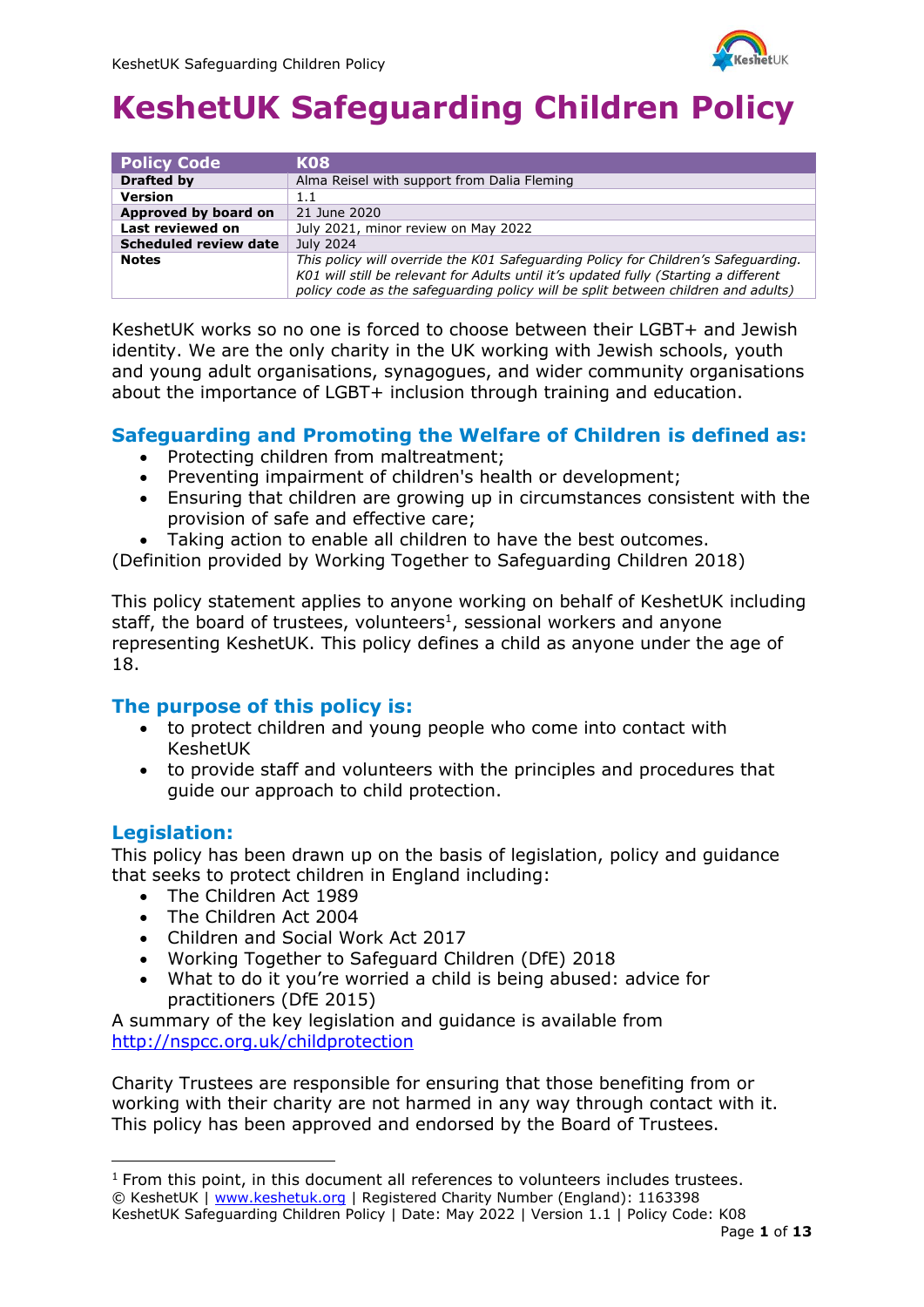

## Values:

### **We believe that:**

- children and young people should never experience abuse of any kind
- we have a responsibility to promote the welfare of all children and young people, to keep them safe and to practise in a way that protects them.

#### **We recognise that:**

- the welfare of the child is paramount
- all children, regardless of age, disability, gender, race, religion or belief, sex, or sexual orientation have a right to equal protection from all types of harm or abuse
- some children are additionally vulnerable because of the impact of previous experiences, their level of dependency, communication needs or other issues
- working in partnership with children, young people, their parents, carers and other agencies is essential in promoting young people's welfare

### **For KeshetUK this means ...**

- 1. Setting out clear **roles and responsibilities** for safeguarding including appointing a nominated safeguarding lead among the staff team, deputy safeguarding lead, and a lead trustee for safeguarding.
- 2. Developing **safeguarding policies and procedures** for identifying and reporting concerns or suspected cases of abuse or neglect, which reflect best practice.
- 3. Ensuring staff and volunteers have appropriate knowledge and understanding of safeguarding through induction and **training.**
- 4. Ensuring that KeshetUK practises **safe recruitment** in checking the suitability of staff, freelancers and volunteers to have contact with children.
- 5. Ensuring services are provided in **safe environments** and that sufficient safeguards are in place.
- 6. Using our procedures to **manage any allegations** against staff and volunteers appropriately.

## 1. Roles and responsibilities

Safeguarding and Child Protection Responsibilities are set out as follows:

- Trustees are accountable for KeshetUK and therefore all safeguarding within the organisation and will receive annual reports on safeguarding. Safeguarding will also be a standing item for trustee board meetings to ensure that there is a prompt to both staff and trustees to remain up to date on any safeguarding concerns within KeshetUK's work.
- Trustees will promote awareness of our safeguarding approach through making this policy available through our website and stating that failure to follow it will be dealt with as a very serious matter. Safeguarding activities will be detailed in annual reports to charity commission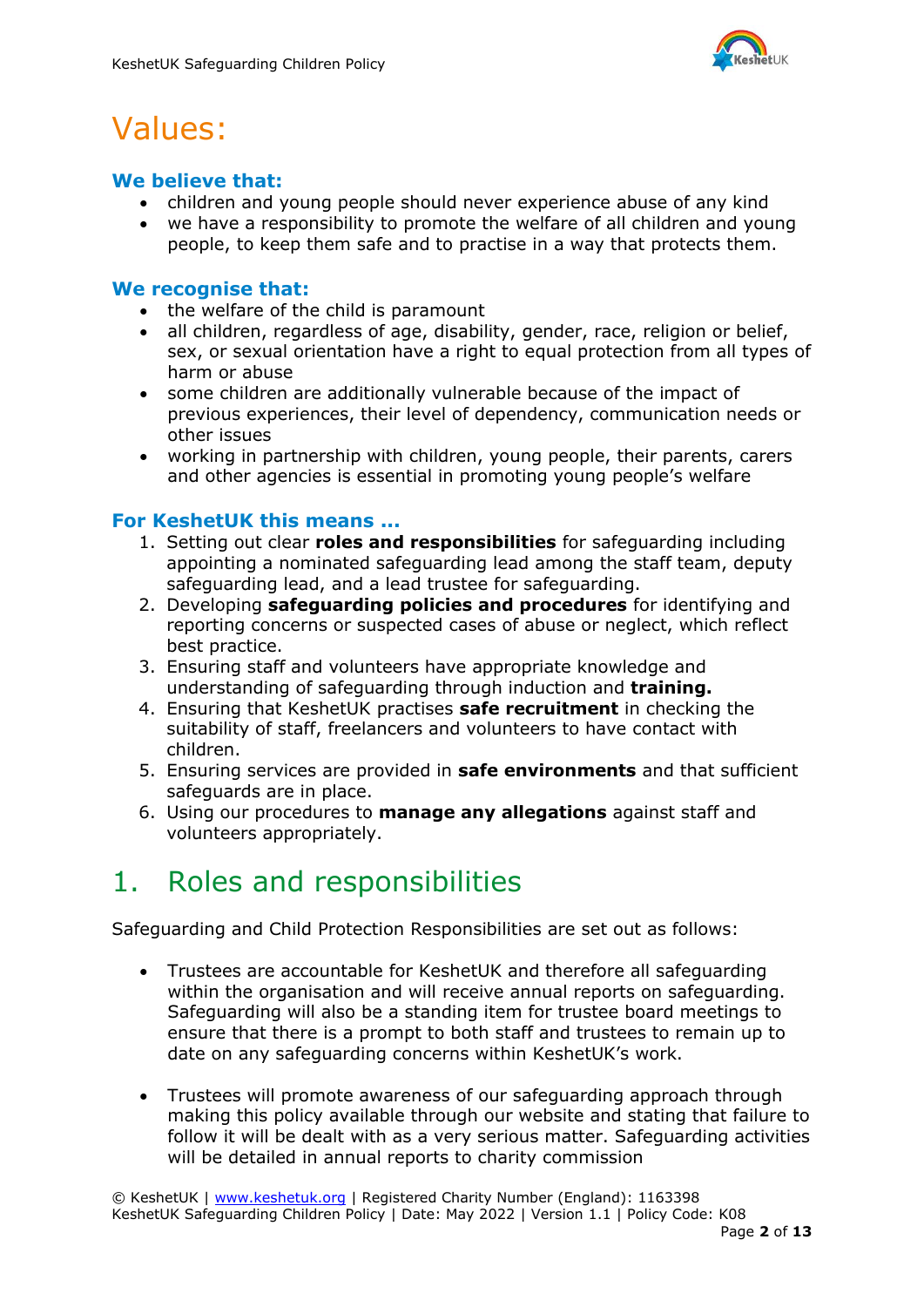

- The Designated Safeguarding Lead (DSL) is accountable to Trustees for safeguarding within KeshetUK and will ensure a clear framework for the management accountability for safeguarding is in operation.
- All safeguarding concerns within KeshetUK will be reported to the DSL (unless they are concerning the DSL in which case the named trustee for safeguarding will be responsible).
- The DSL will coordinate with partner agencies such as schools should concerns arise within their contexts and make referrals where necessary. The DSL will report to trustees on safeguarding concerns and keep a log of any referrals made.
- The DSL is also responsible for ensuring that all staff and volunteers are trained in the basic principles of safeguarding, are aware of this policy and implement it in their work.
- The DSL will stay abreast of developments on safeguarding best practice, advise on changes to policy and practice and coordinate Safeguarding reporting.
- All staff are required to read KeshetUK Safeguarding Policy and to know their responsibilities in their role and to provide signed confirmation of this on the Induction checklist.
- Staff and volunteers should be able to identify signs of abuse and know how to report concerns. This will be included in volunteer inductions.

**The Designated Safeguarding Lead is Dalia Fleming – Executive Director.**  Contact: [dalia@keshetuk.org](mailto:dalia@keshetuk.org)

07843 833 303

**The Deputy Safeguarding Lead is Sarah Bronzite – Head of Education.**

Contact: [Sarah@keshetuk.org](mailto:Sarah@keshetuk.org) 07565 375 462

**The named Trustee for safeguarding is Robin Moss**

Contact: [Robin@keshetuk.org](mailto:Robin@keshetuk.org)

## 2. Child protection procedures

KeshetUK staff and volunteers frequently come into contact with children and young people in schools and youth groups, and due to the nature of our work, sometimes discuss sensitive subjects. Staff will not be alone with a child in any of the above situations, however, staff and volunteers will sometimes observe directly, infer from statements made or hear information that raises concerns about a child's welfare. Information related to what is abuse and neglect and what could cause concern are detailed at the end of this policy document.

If a representative of KeshetUK has any concerns about a child or young person, they will do the following: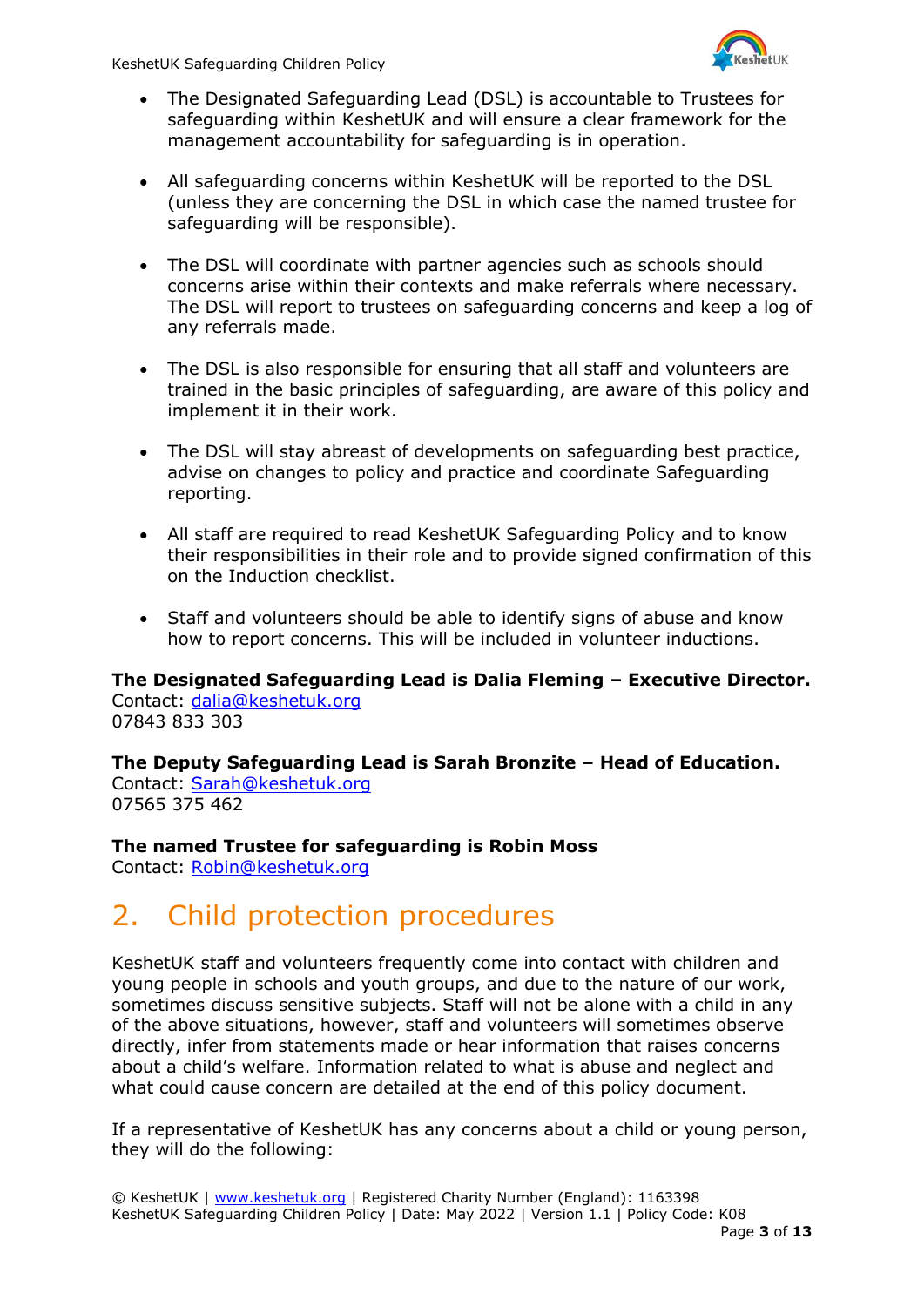

- If you suspect a child or young person is in immediate danger or is at immediate risk of harm, you should contact the police by calling 999 without delay.
- In all other situations:
	- o when at a host organisation, share anything concerning with a professional there at the time if possible, and
	- $\circ$  report concerns to the designated safeguarding lead on the same day and make a written, dated note which the DSL will keep.
	- o They can also use this form to write more detail: <https://bit.ly/KeshetUKSafeguardingForm>
- The DSL will decide if consultation with either the host organisation (ie. school, youth movement) or a local authority children's services is required and seek advice if they are unsure. In most cases, any relevant information will be passed to the host organisation, and referrals will be made by the host organisation (ie. School, synagogue, youth movement).
- KeshetUK's DSL will ensure that in addition to verbally updating the host organisation within 1 day of any concerns, all discussion are written up an included in an email to the host organisation all within 1 week.
- If it is necessary for KeshetUK to make a referral this will be done by the DSL / deputy DSL. Parental consent will usually be sought unless this would increase the risk of harm to the child. Referrals are made to the local authority in which the child lives. Referrals will be made within 1 working day of KeshetUK becoming aware of a concern. In urgent situations, out of office hours the referral should be made to the Emergency Duty/Out of Hours Team of the relevant Local Authority.
- Where a concern is raised but it does not meet a threshold for a referral, appropriate signposting may be done to organisations that provide children and families with support, such as registered counsellors or phone support lines.
- The phone number of the DSL or deputy is available whenever staff or volunteers are doing work for KeshetUK, however, should there be a situation where a volunteer is unable to reach the DSL and is worried about a child, they should share directly with the host organisation and can contact the local children's services themselves should this be necessary.
- Should a volunteer or staff member disagree with the DSL's decision not to refer a concern, they can refer directly to a Local Authority themselves.
- The DSL will record actions taken from any reported incidents in an internal document.

Where available the following information should be given at the time of referring, although the absence of information should not delay referrals:

- Full names, dates of birth and gender of the child/ren
- Family address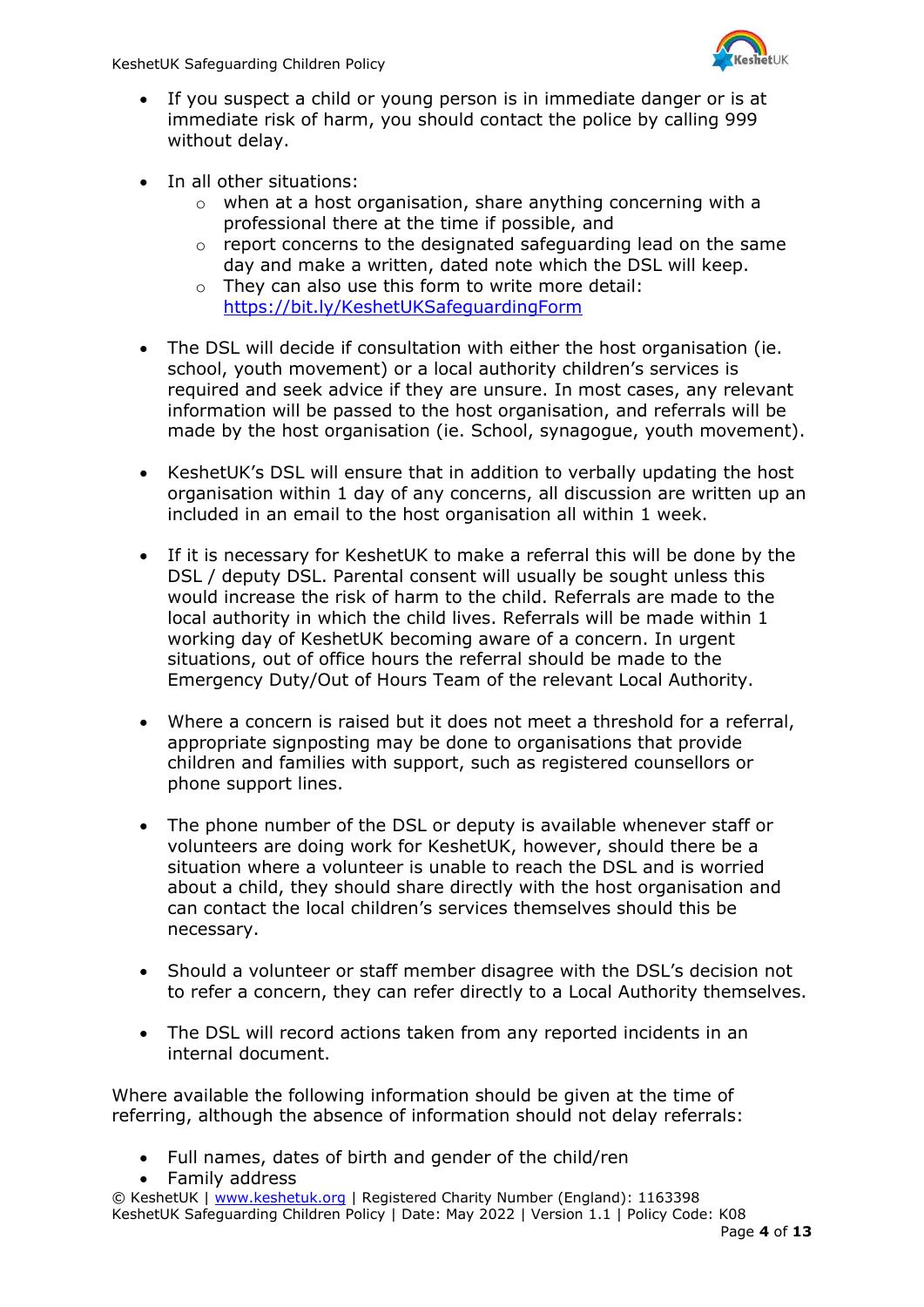

- Names of persons with parental responsibility
- Names and dates of birth of all household members
- Ethnicity, first language and religion of children and parents/carers
- Any need for an interpreter, signer or other communication aid
- Any known significant recent or historical incidents in the child of family's life
- The cause for concern including details of any allegations, their sources, timing and location
- The child's current location and emotional and physical condition
- The referrer's relationship and knowledge of the child and parents/carers
- Any known current or previous involvement of other agencies or professionals
- Information regarding the parental knowledge of and agreement to the referral.

The referrer should confirm verbal and telephone referrals in writing within 48 hours. If Children's Social Care has not acknowledged receipt of this within 3 working days, the referrer should contact them again.

### **Online contact with children or young people**

KeshetUK has professional Instagram, facebook and twitter accounts.

Should a child or young person contact a volunteer or staff member on their personal accounts, they should be directed to use the professional accounts, and the DSL informed within 1 working day. Given the nature of the Jewish community, there may sometimes be personal or familial connections between young people we work with and volunteers or staff. Any communication with young people in relation to KeshetUK's work should be discussed with the DSL.

Should a child or young person raise something concerning with KeshetUK staff via an online channel the following actions will be taken:

- The DSL should be informed within 1 day. (If a child is at immediate danger call 999).
- The DSL will log all concerns and refer on to the relevant Local Authority (where the child lives) if necessary.

The DSL will keep in a safe place a written record of all safeguarding concerns including:

- Discussions with the child
- Discussions with the parent
- Discussions with staff / volunteers
- Discussions with host organisation
- Any information provided to Local Authority
- Decisions taken (clearly timed, dated and signed)

During the pandemic, we created this guide on ['supporting Jewish LGBT+ people](https://www.keshetuk.org/supportduringcovid.html)  [online during Covid-](https://www.keshetuk.org/supportduringcovid.html)19' and would recommend it is also read.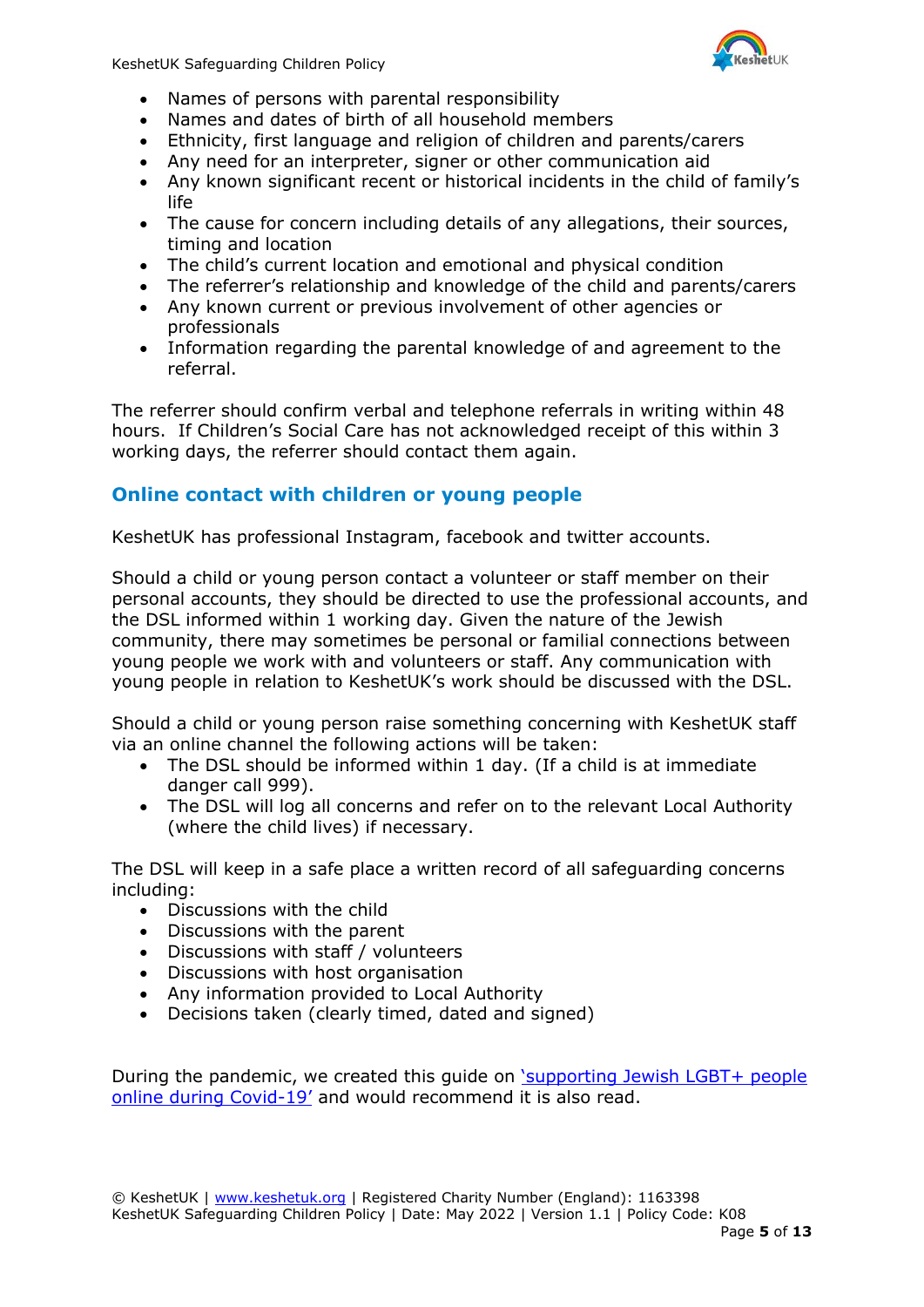

## 3. Training

The DSL is responsible for ensuring all staff and volunteers are trained to the levels outlined below:

- The DSL, deputy and named trustee for safeguarding will attend an advanced safeguarding training / refresher training at least once every 3 years.
- All other staff working with children will attend a Level 1 safeguarding training or refresher training within 3 months of starting and then refresh it at least every 3 years
- All other staff and trustees will attend introductory safeguarding training within 3 months of starting and then at least every 3 years. This may be delivered by the DSL or a sufficiently knowledgeable volunteer.
- All staff and volunteers will be introduced to the basics of safeguarding as part of their training and induction. This may be delivered by the DSL or a sufficiently knowledgeable volunteer.

## 4. Safe recruitment

### **Staff and volunteers**

KeshetUK will ensure that thorough checks are made prior to appointment of staff, volunteers and freelance consultants, in order to prevent a person using their position to harm a child.

For all posts at KeshetUK the following vetting checks are carried out prior to confirming the appointment:

- a self-disclosure form to disclose previous spent/unspent convictions and disciplinary or capability procedures. This can be found here: <https://bit.ly/KeshetUKSelfDisclosure>
- Identity documents including photographic identity.
- References (including a professional reference) if relevant.
- Proof of right to work in the UK where relevant.
- Qualification certificates if required for the role.
- Disclosure and Barring Service (DBS) Check if eligible. All appointments to posts involving direct work with children will be subject to an Enhanced Disclosure from the DBS, and agreement to re-check every 3 years.

Volunteers and freelance consultants working with children will complete a selfdisclosure form to disclose previous spent/unspent convictions and will always be supervised by a member of staff / volunteer or a professional from within the schools who is DBS checked when in contact with children and young people. This is in-line with our DBS policy.

KeshetUK ensures new staff and volunteers into the organisation complete an induction. As part of the induction, the staff and volunteers must read all relevant policies, and understand their personal responsibilities within these, and any training needs are identified and addressed.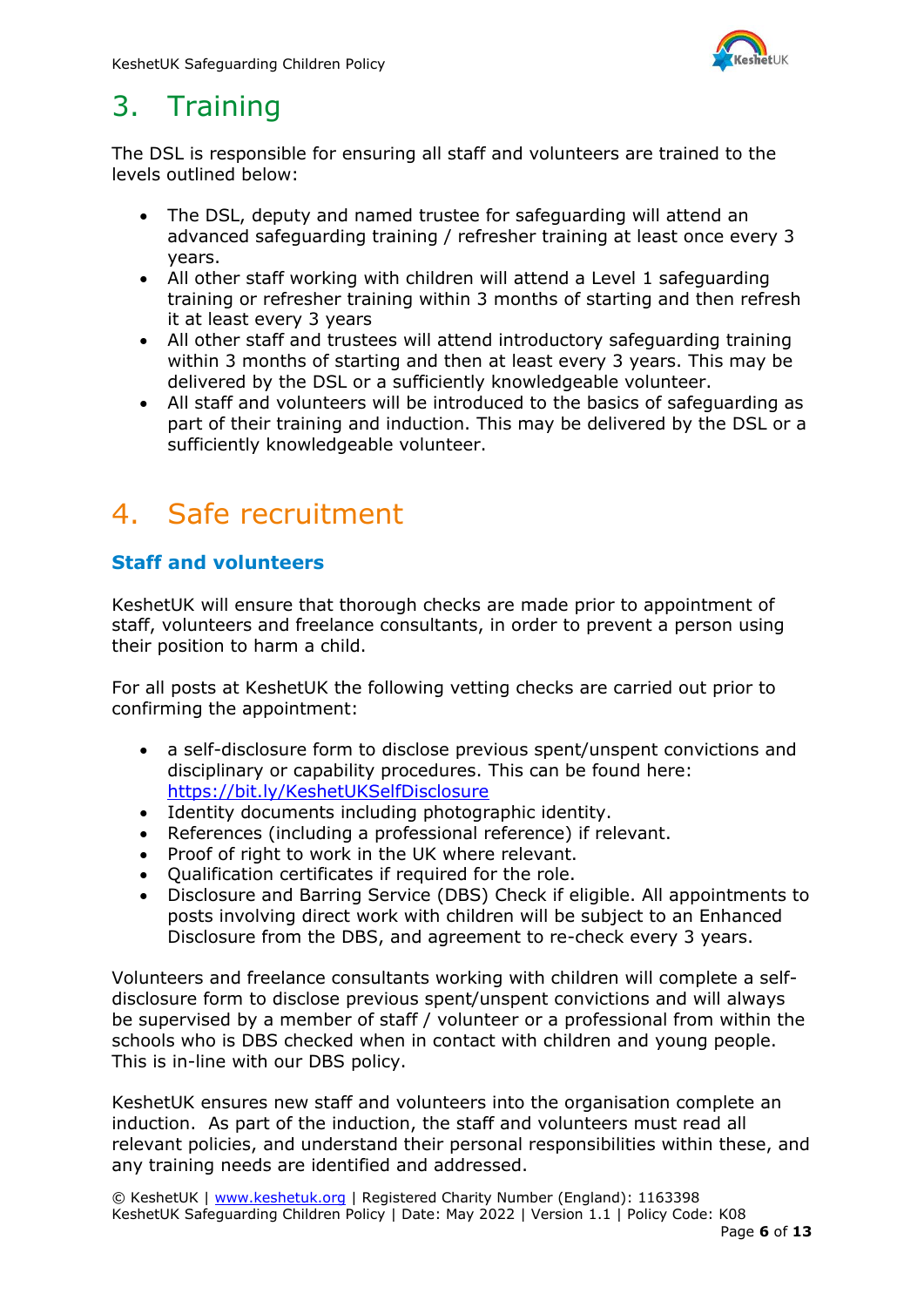

## 5. Safe Environments

In order to ensure that children's safety paramount in all KeshetUK activities the following procedures are in place:

- All staff and volunteers to have a good basic understanding of safeguarding, know who to contact should they be worried and what to look out for.
- KeshetUK staff and volunteers will not be alone with children during activities.
- When visiting schools, a teacher or other school staff member will be present at all times.
- All staff and volunteers are expected to be familiar with the code of  $\text{conduct}^2$ , which is included in their induction, and adhere to it.
- KeshetUK will ensure that where we are the host of an event, the environment where activities are delivered has been risk-assessed to minimise risk to children. Should staff or volunteers attend an environment of another organisation that they deem unsafe, they will report this to the host organisation and to KeshetUK's DSL and consideration to suspending the activity will be given.
- KeshetUK will only use images, attributable quotations or case studies when informed consent is given in advance.
- All staff and volunteers will be made aware of the NSPCC's whistleblowing advice line 0800 028 0285.
- An annual audit of safeguarding concerns will be undertaken by the safeguarding trustee, considering action taken, staff training and support. The safeguarding policy and procedures will be reviewed every two years or in the light of significant changes to best practice or legislation.

### **Meetings with individual young people**

At KeshetUK, there may be times where staff need to enter an individual's home for example to meet an adult such as a rabbi or community leader who for whatever reason does not wish to meet in public. There would not usually be any safeguarding issues in that situation, as they are non-vulnerable adults.

In exceptionally rare moments, KeshetUK may be asked by an adult connected with a young person – such as a parent, or teacher - to talk with that young person either in person or on a video call.

KeshetUK does not offer individual support for young people or adults, but where necessary can offer on an individual basis the same content and approach we would offer in an education or training session. Content could include a staff member sharing their own story and answering questions about LGBT+ topics or KeshetUK's work, or signposting towards publicly available resources as well as giving the young person an opportunity to talk about their own experiences. We

<sup>2</sup> [Staff Code of Conduct can be found here. A](http://www.keshetuk.org/uploads/1/3/8/6/13861493/k17a._keshetuk_employee_code_of_conduct.pdf)nd [Volunteer Code of Conduct can be found](http://www.keshetuk.org/uploads/1/3/8/6/13861493/k17b._keshetuk_volunteer_code_of_conduct.pdf)  [here.](http://www.keshetuk.org/uploads/1/3/8/6/13861493/k17b._keshetuk_volunteer_code_of_conduct.pdf) 

<sup>©</sup> KeshetUK | [www.keshetuk.org](http://www.keshetuk.org/) | Registered Charity Number (England): 1163398 KeshetUK Safeguarding Children Policy | Date: May 2022 | Version 1.1 | Policy Code: K08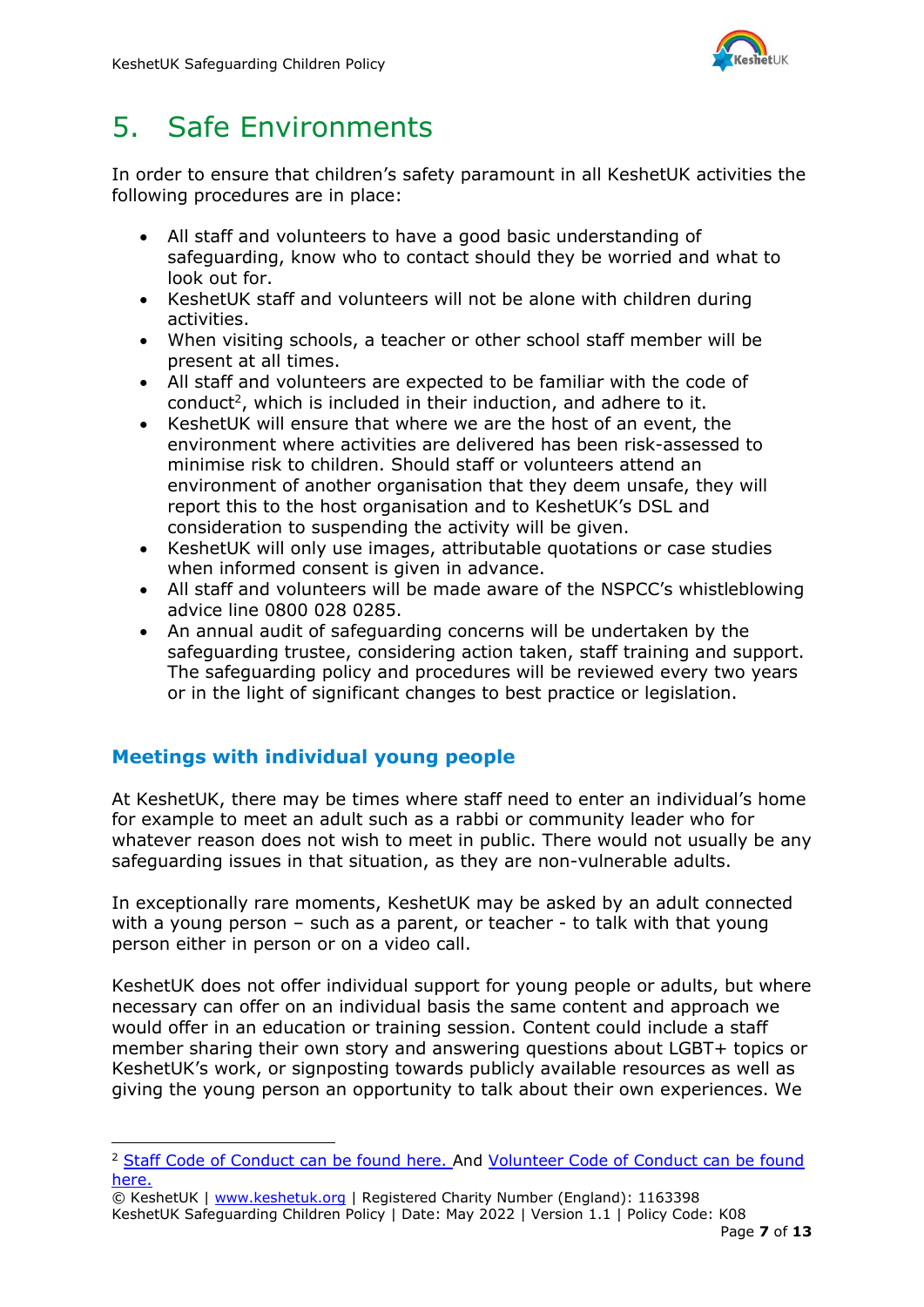

will make it clear that this conversation would not be for a therapeutic purpose or counselling.

If this request happens, the DSL will:

- weigh up appropriateness of age development,
- risk and
- nature of the request.

In the first instance, the DSL will suggest signposting to other organisations or individuals. If despite this a conversation is thought to still be required, we will put safeguards in place.

In all situations:

- All requests for meetings with individual young people should be approved by the DSL
- There must be written consent from a parent/guardian before any individual conversation with a young person;
- KeshetUK must ensure that an adult representative from the requesting organisation and/or a parent/guardian of the young person is visibly present (either in person, or on a video call) throughout the conversation;
- At least one KeshetUK staff member must be present throughout the conversation, accompanied by an additional staff member where the DSL decides this is required, along with any volunteers as appropriate;
- If any point the parent/guardian/professional adult isn't visibly present, or if any KeshetUK representative present has concerns about the safety or appropriateness of the conversation, then the conversation must end, and the KeshetUK representatives must leave the room or video call;
- If the meeting is happening in a private home then another KeshetUK staff member or Trustee who is not present must be aware of where the KeshetUK representatives are, the time they are arriving and informed when they leave the home;
- All KeshetUK representatives present will debrief with the DSL afterwards within two working days.

## 6. Complaints or allegations made against staff/volunteers

KeshetUK takes seriously all complaints made against staff/volunteers in accordance with our complaints procedure. All complaints related to safeguarding will be brought to the immediate attention of the DSL who will report it to the Trustees. If the DSL is the subject of an allegation report direct to the named trustee for safeguarding.

It is the personal and professional responsibility of all volunteers / staff to report any concerns about professionals or volunteers working with children or young people that involve individuals:

• behaving in a way that has harmed, or may have harmed a child or young person;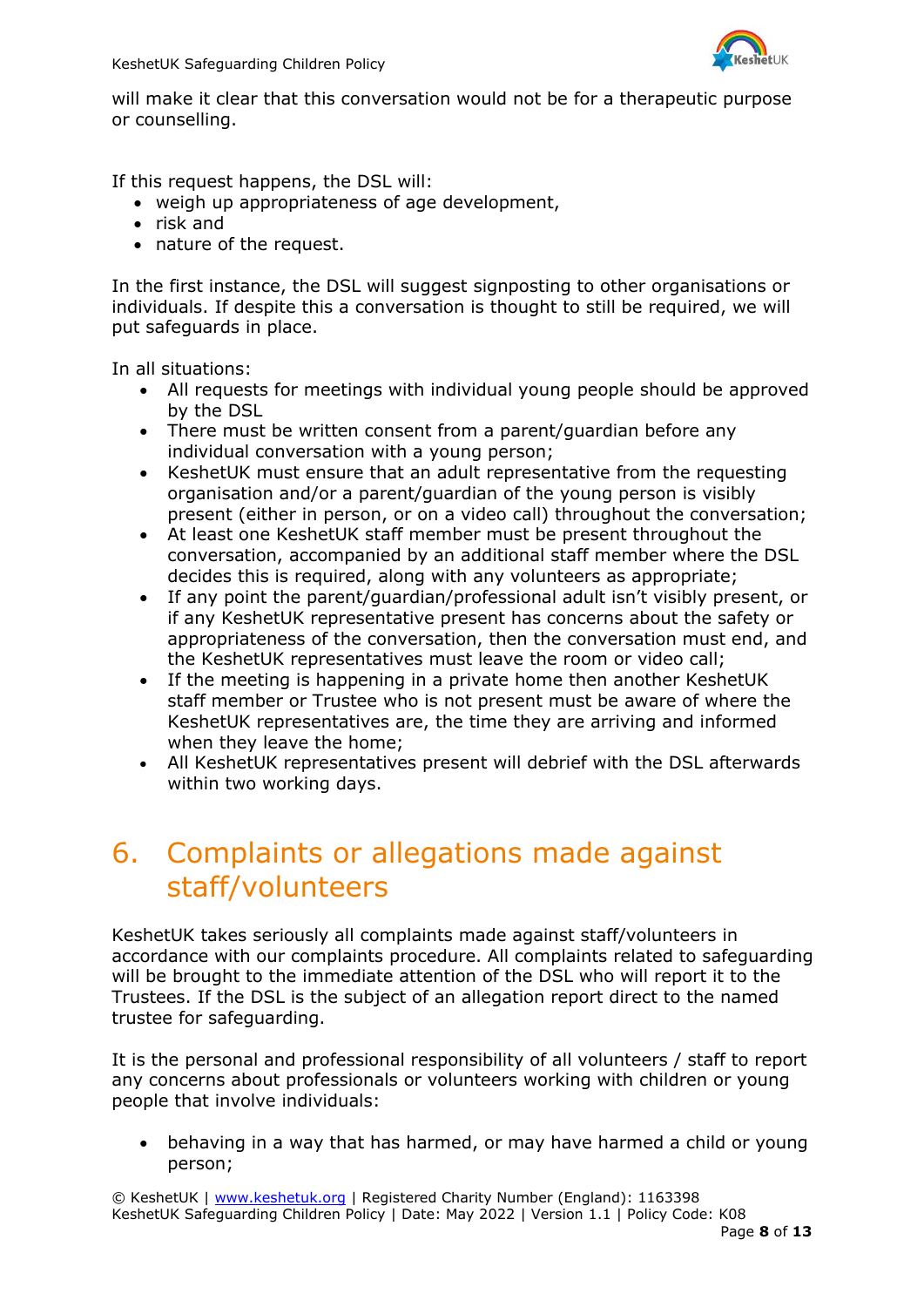

- committing a criminal offence against, or related to, a child or young person; or
- behaving towards a child or young person, or groups of children and young people in a way that indicates s/he is unsuitable to work with children

The guidance in this policy should also be applied where such concerns arise in the context of a professional's or volunteer's personal life.

The DSL or any person connected to KeshetUK can also seek advice at any time from the NSPCC helpline – help@nspcc.org.uk or 0808 800 5000. The NSPCC can help make a determination on what action is required.

When informed of a concern or allegation, the DSL should not investigate the matter or interview the member of staff, child concerned or potential witnesses. They should:

- Obtain written details of the concern / allegation, signed and dated by the person receiving (not the child / adult making the allegation);
- Approve and date the written details;
- Record any information about times, dates and location of incident/s and names of any potential witnesses;
- Record discussions about the child and/or member of staff, any decisions made, and the reasons for those decisions.
- The DSL must inform the Local Authority Designated Officer (LADO) of any allegation in the relevant local authority area where the professional or volunteer works within one working day. For concerns relating to KeshetUK volunteers the DSL will seek advice from the Camden Council LADO 020 7974 6999.
- If an allegation requires immediate attention, but is received outside normal office hours, the DSL should consult the relevant Local Authority Children's Social Care emergency duty team or local police and inform the LADO as soon as possible.
- At the earliest opportunity, the DSL should seek advice from the Camden LADO, the police and / or Local Authority Children's Social Care about how much information should be disclosed to the accused person. The LADO will provide further instructions about meetings and arrangements after being notified, which will be followed by the KeshetUK. If the LADO determines that the allegation does not meet their threshold for involvement, there may still be disciplinary matters that the KeshetUK will consider with the Trustees.
- Confidentiality must apply throughout the process and information must only be shared within the KeshetUK on need to know basis.

## 7. Appendix: What is child abuse and neglect

The first step is to be alert to the signs of abuse and neglect, to have read this policy and to understand the procedures set out within it. Being alert to signs of abuse and neglect requires regular training and a culture of safeguarding being discussed as part of normal business in KeshetUK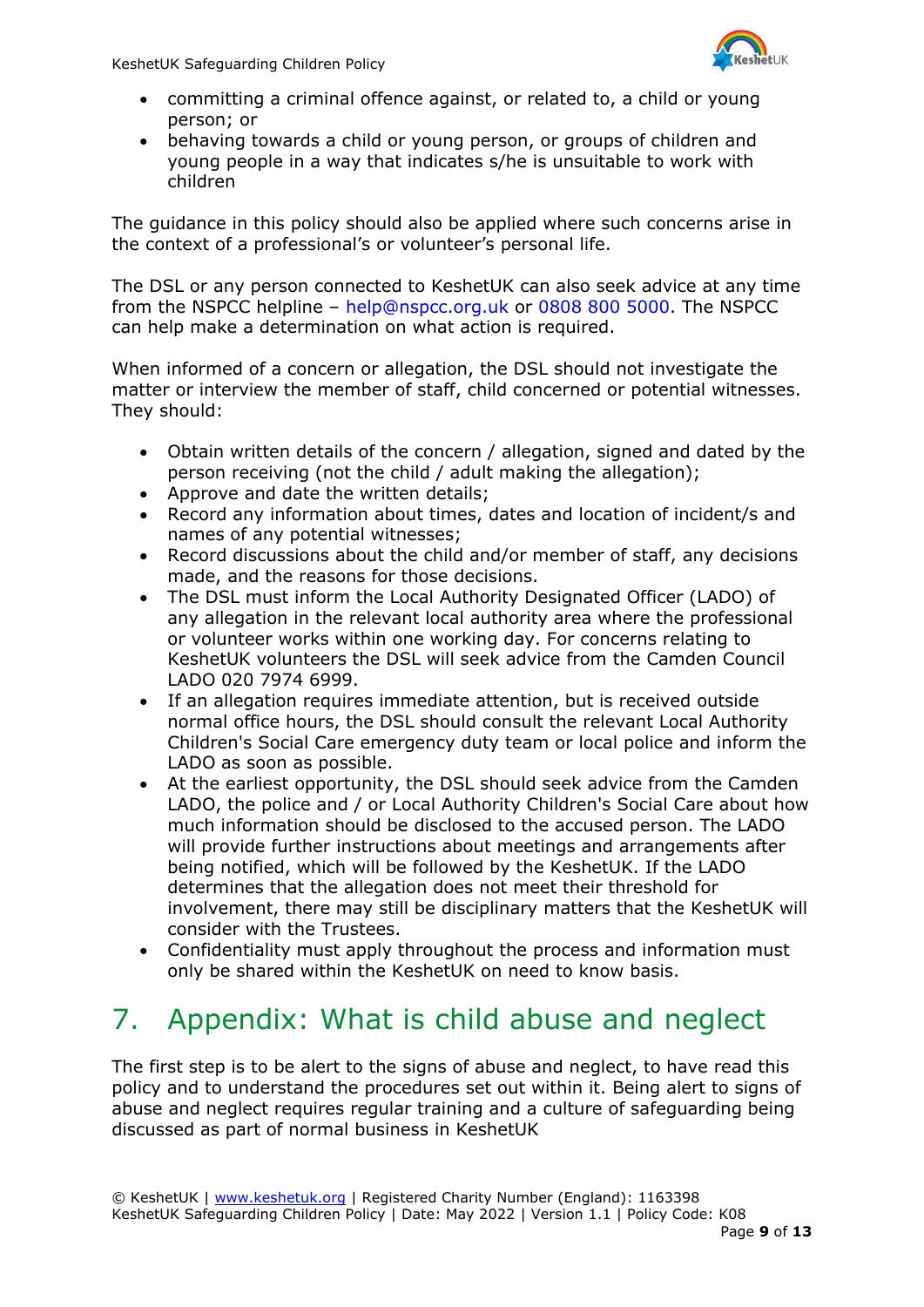

It is not the job of volunteers or trustees in the KeshetUK to decide whether a child or young person has been abused. Neither is it the role of the KeshetUK to investigate any disclosures, allegations or information about harm or abuse of children and young people that they are made aware of. It is, however, the responsibility of all staff and volunteers (as representatives of KeshetUK) to report any concerns that suggest a child or young person has been abused, is at risk of being abused or that their welfare may be compromised.

### **Signs and Symptoms of Child Abuse and Neglect**

Abuse and neglect are forms of maltreatment of a child. Somebody may abuse or neglect a child by inflicting harm, or by failing to act to prevent harm. Children may be abused in a family or in an institutional or community setting by those known to them or, more rarely, by others. Abuse can take place wholly online, or technology may be used to facilitate offline abuse. Children may be abused by an adult or adults, or another child or children. Abuse and neglect can happen over a period of time but can also be a one-off event. Child abuse and neglect can have major long-term impacts on all aspects of a child's health, development and wellbeing. The warning signs and symptoms of child abuse and neglect can vary from child to child. Disabled children may be especially vulnerable to abuse, including because they may have an impaired capacity to resist or avoid abuse.

There are four main categories of abuse and neglect: **physical abuse, emotional abuse, sexual abuse and neglect**. Each has its own specific warning indicators, which you should be alert to. Working Together to Safeguard Children (2018) statutory guidance sets out full descriptions. Definitions below are taken from this guidance.

The definitions and indicators are not meant to be definitive but only to serve as a guide to assist you and so that you can seek further advice. It is important too, to remember that many children and young people may exhibit some of these indicators at some time, and that the presence of one or more should not be taken as proof that abuse is occurring.

There may well be other reasons for changes in behaviour such as a death in their family, or the birth of a new baby, relationship problems between their parents/carers etc. In assessing whether indicators are related to abuse or not, those assessing will always want to understand them in relation to the child's development and context.

#### **Physical Abuse**

A form of abuse which may involve hitting, shaking, throwing, poisoning, burning or scalding, drowning, suffocating or otherwise causing physical harm to a child. Physical harm may also be caused when a parent or carer fabricates the symptoms of, or deliberately induces, illness in a child.

Some of the following signs may be indicators of physical abuse:

- Children with frequent injuries:
- Children with unexplained or unusual fractures or broken bones; and
- Children with unexplained: bruises or cuts; burns, scalds or bite marks.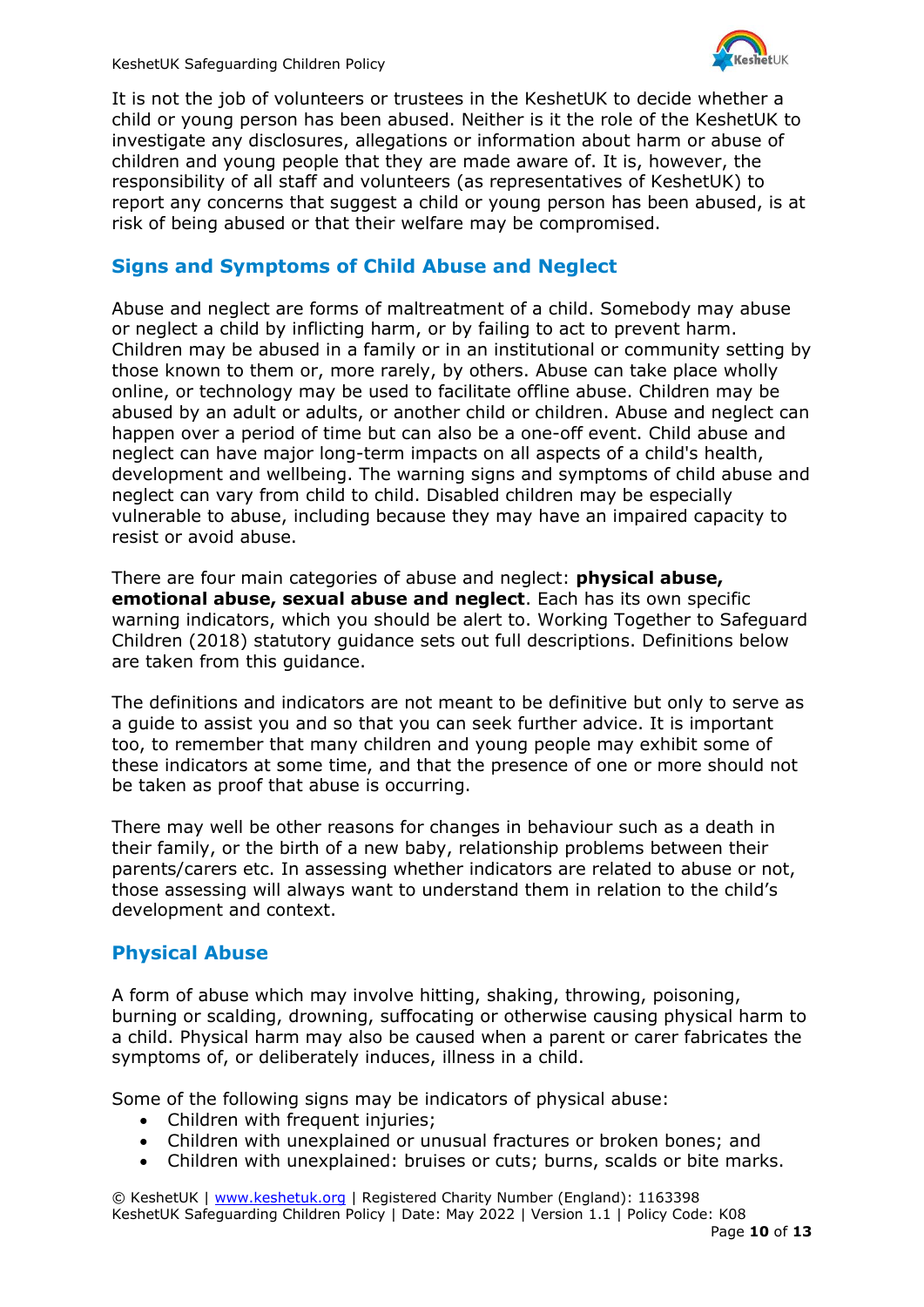

### **Emotional Abuse**

The persistent emotional maltreatment of a child such as to cause severe and persistent adverse effects on the child's emotional development. It may involve conveying to a child that they are worthless or unloved, inadequate, or valued only insofar as they meets the needs of another person. It may include not giving the child opportunities to express their views, deliberately silencing them or 'making fun' of what they say or how they communicate. It may feature age or developmentally inappropriate expectations being imposed on children. These may include interactions that are beyond a child's developmental capability, as well as overprotection and limitation of exploration and learning, or preventing the child participating in normal social interaction. It may involve seeing or hearing the ill-treatment of another. It may involve serious bullying (including cyber bullying), causing children frequently to feel frightened or in danger, or the exploitation or corruption of children. Some level of emotional abuse is involved in all types of maltreatment of a child, though it may occur alone.

Some of the following signs may be indicators of emotional abuse:

- Children who are excessively withdrawn, fearful, or anxious about doing something wrong;
- Parents or carers who withdraw their attention from their child, giving the child the 'cold shoulder';
- Parents or carers blaming their problems on their child; and
- Parents or carers who humiliate their child, for example, by name-calling or making negative comparisons.

### **Child Sexual Abuse and Child Sexual Exploitation**

Involves forcing or enticing a child or young person to take part in sexual activities, not necessarily involving a high level of violence, whether or not the child is aware of what is happening. The activities may involve physical contact, including assault by penetration (for example, rape or oral sex) or nonpenetrative acts such as masturbation, kissing, rubbing and touching outside of clothing. They may also include non-contact activities, such as involving children in looking at, or in the production of, sexual images, watching sexual activities, encouraging children to behave in sexually inappropriate ways, or grooming a child in preparation for abuse Sexual abuse can take place online, and technology can be used to facilitate offline abuse. Sexual abuse is not solely perpetrated by adult males. Women can also commit acts of sexual abuse, as can other children. Some of the following signs may be indicators of sexual abuse:

- Children who display knowledge or interest in sexual acts inappropriate to their age;
- Children who use sexual language or have sexual knowledge that you wouldn't expect them to have;
- Children who ask others to behave sexually or play sexual games; and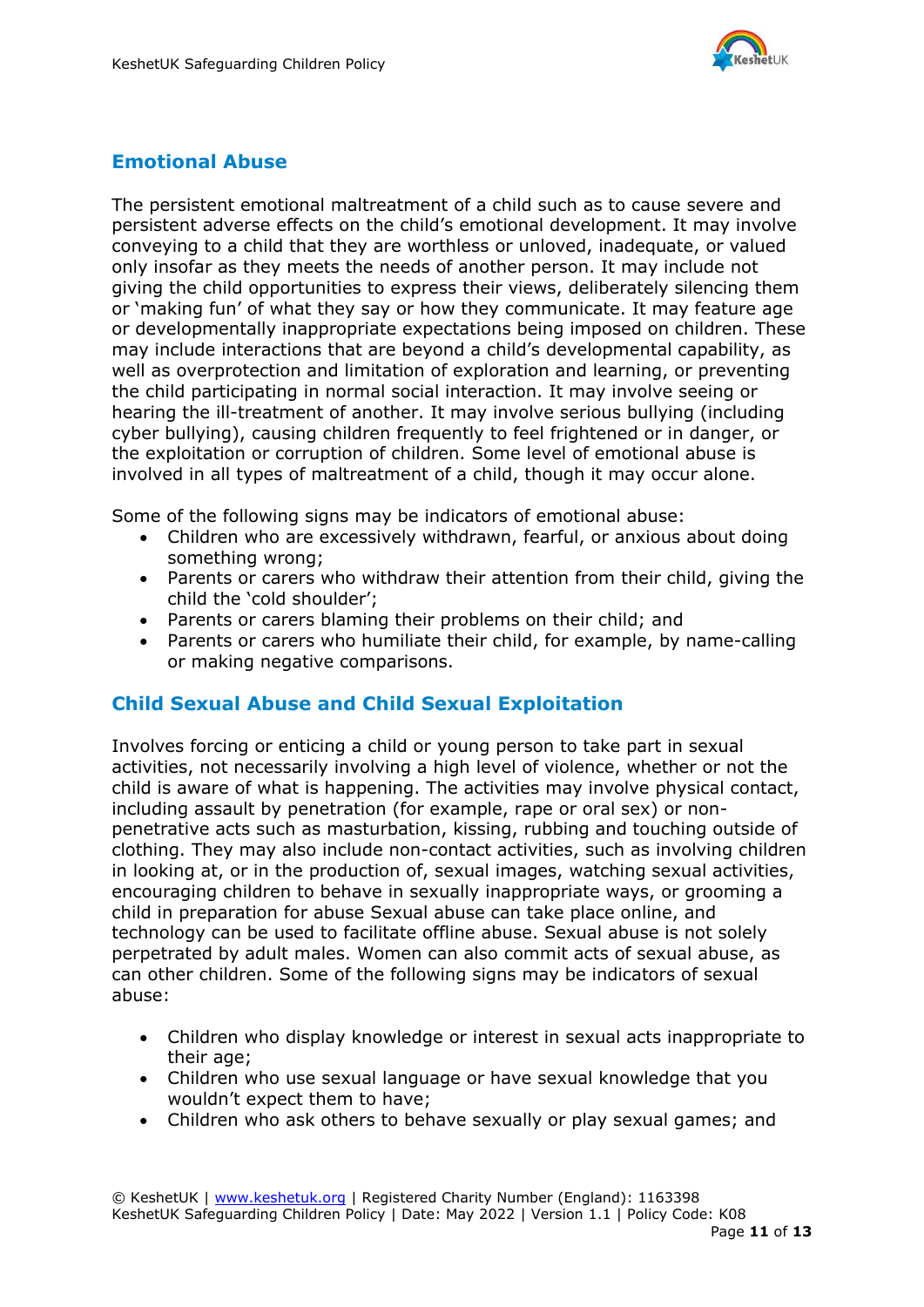

• Children with physical sexual health problems, including soreness in the genital and anal areas, sexually transmitted infections or underage pregnancy.

### **Child Sexual Exploitation**

Child sexual exploitation is a form of child sexual abuse. It occurs where an individual or group takes advantage of an imbalance of power to coerce, manipulate or deceive a child or young person under the age of 18 into sexual activity (a) in exchange for something the victim needs or wants, and/or (b) for the financial advantage or increased status of the perpetrator or facilitator. The victim may have been sexually exploited even if the sexual activity appears consensual. Child sexual exploitation does not always involve physical contact; it can also occur through the use of technology.

Some of the following signs may be indicators of sexual exploitation:

- Children who appear with unexplained gifts or new possessions;
- Children who associate with other young people involved in exploitation;
- Children who have older boyfriends or girlfriends;
- Children who suffer from sexually transmitted infections or become pregnant;
- Children who suffer from changes in emotional well-being;
- Children who misuse drugs and alcohol;
- Children who go missing for periods of time or regularly come home late; and
- Children who regularly miss school or education or don't take part in education.

#### **Neglect**

The persistent failure to meet a child's basic physical and/or psychological needs, likely to result in the serious impairment of the child's health or development. Neglect may occur during pregnancy as a result of maternal substance abuse. Once a child is born, neglect may involve a parent or carer failing to: a. provide adequate food, clothing and shelter (including exclusion from home or abandonment) b. protect a child from physical and emotional harm or danger c. ensure adequate supervision (including the use of inadequate caregivers) d. ensure access to appropriate medical care or treatment It may also include neglect of, or unresponsiveness to, a child's basic emotional needs.

It is important to remember that neglect is not simply confined to "poor parents". Neglect can also happen in families that are affluent and this needs to be considered during all interventions.

Some of the following signs may be indicators of neglect:

- Children who are living in a home that is indisputably dirty or unsafe;
- Children who are left hungry or dirty;
- Children who are left without adequate clothing, e.g. not having a winter coat;